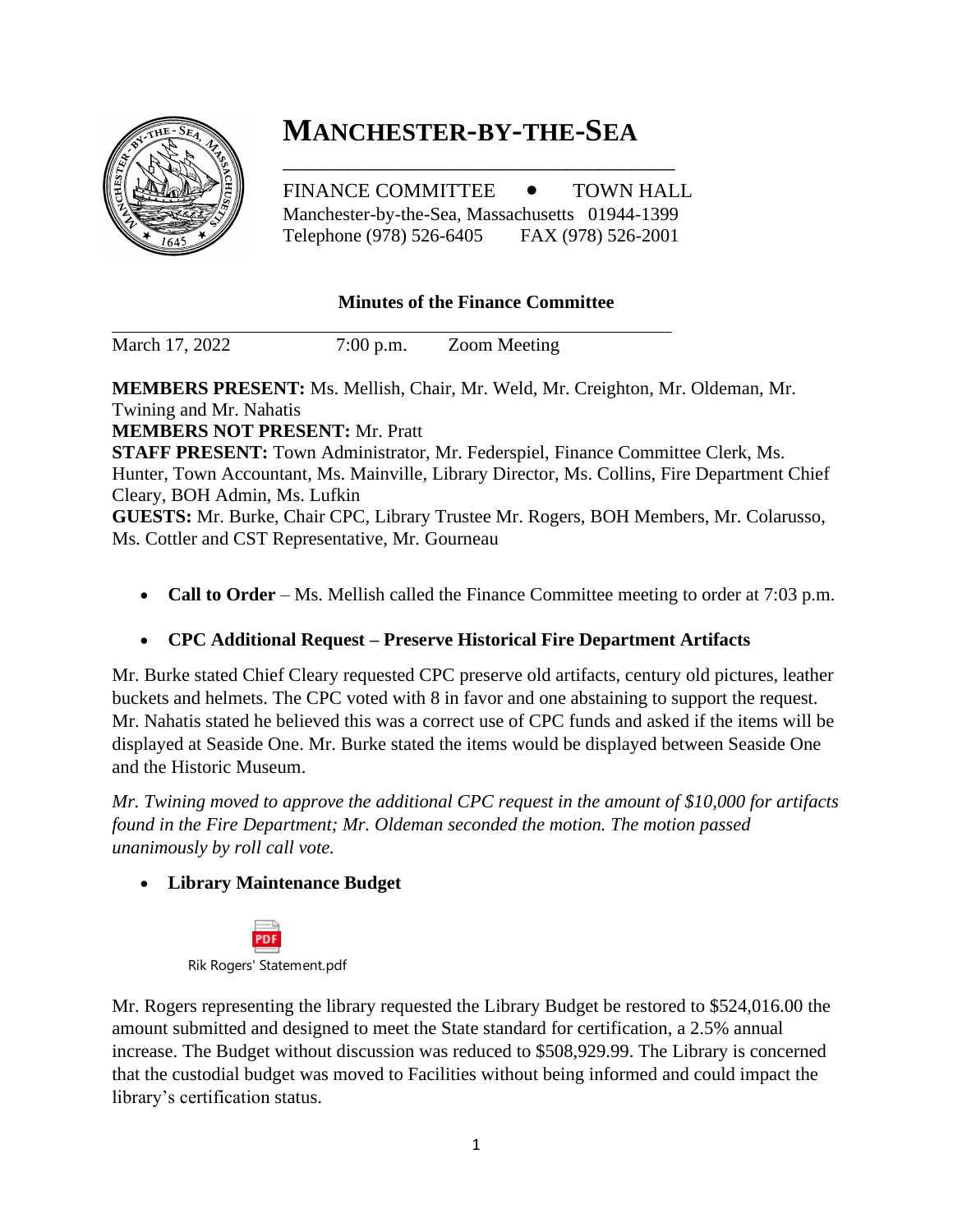Mr. Federspiel stated he would move \$13,500 in salaries to the Library budget and the library would keep the pest control (est. at \$1,000) and window cleaning (est. at \$695) elements of the budget.

Ms. Mellish stated the Committee would revote the budget when the numbers are received from Mr. Federspiel at the next scheduled meeting.

## • **Board of Health – Health Agent Request**

Mr. Colarusso believes the State has reminded the Town that the BOH is understaffed. The Committee is aware that Title V inspections and beach closures from testing are both time consuming processes. He noted the BOH has no authority to implement mandates and needed to rely on the Police Department to enforce the mask mandates. Additionally, the BOH is not eligible for State and Federal grants without a Health Agent.

Ms. Mellish stated there was some question around the availability of qualified and certified Health Agents and the ability to hire someone with the qualifications. Ms. Mellish believes it is a good opportunity for the Town to use ARPA funding to fill the position. Mr. Nahatis suggested this can be reinforced with a statement around the Town's need and focus on water quality, a Health Agent would support those needs.

Mr. Creighton expressed concern about adding employees and recommended the Town continue on the path we are on. Mr. Oldeman is sensitive to Mr. Creighton's point and is interested in hearing more about sharing the Health Agent position. Mr. Weld agrees with Mr. Creighton and is good with using ARPA funds and further establishing the efficacy of the position. Mr. Twining agreed with Mr. Weld, Mr. Oldeman and Mr. Creighton stating the position needs to be fully reviewed. He is reluctant to add a new full-time position.

Mr. Federspiel confirmed ARPA funds can be used for this purpose noting BOH and Health issues qualify. Ms. Cottler stated it is difficult to hire qualified individuals when the position may be temporarily funded. Ms. Lufkin stated she has worked for the Town for 30 years and indicated the workload is there. In her 30 years she has never seen as much work as the BOH has now.

*Mr. Weld moved the Town use ARPA funds up to \$86K a year to fund the Health Agent position. Mr. Creighton offered a friendly amendment to evaluate the position in December 2022 to assess where the BOH stands and decide to extend for another year. Mr. Oldeman seconded the motion. The motion passed unanimously by roll call vote.* 

# • **LCD Changes – Peter Goudreau, Call Signaling Technology (CST)**



Mr. Gourdeau walked the Committee through the above presentation concluding that the proposed project would generate significant tax revenue and CST would be a good neighbor.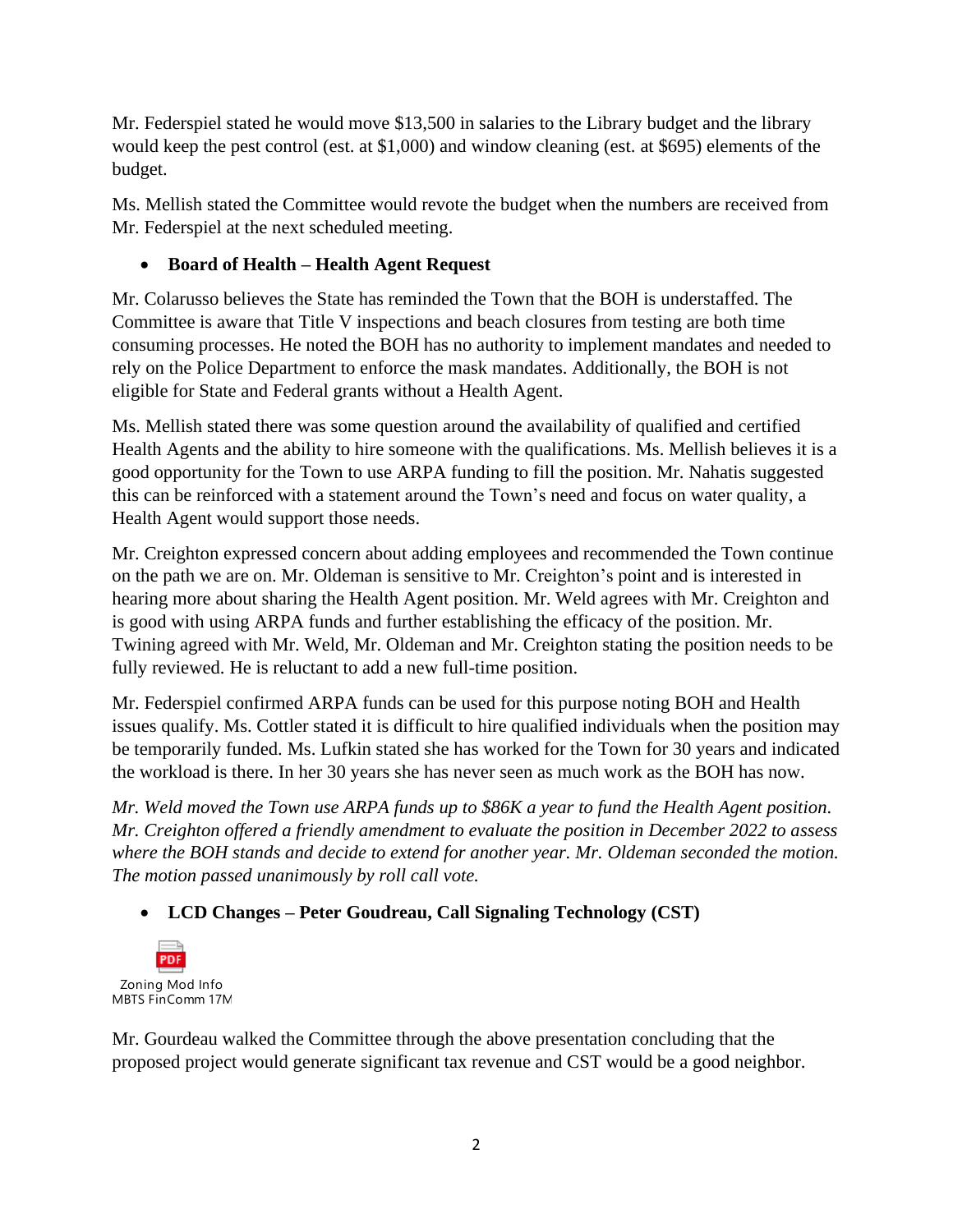Mr. Oldeman had no questions. Mr. Twining asked about traffic implications for School Street. Mr. Gourdeau recognized that traffic will be a concern and most of the traffic will likely be between Route 128 and Atwater Ave. The CST building will include a Health Facility and Cafeteria, employees will not be heading into Town for a cup of coffee. Mr. Twining also asked about water usage. Mr. Gourdeau stated in conversations with the Town Administrator and Mr. Dam the projected water usage would not exceed 10K-20K gallons daily. CST focuses on sustainability and minimizing consumption.

Mr. Weld asked about the installation of water access, sewer usage and access for both utilities. Mr. Gourdeau stated preliminary discussions for both utilities to the site will come under Route 128 and return from Mill to Forest and back to Town. The main concern is that we solve the challenge in a reasonable way and that CST reaches a comfort level with the Town.

Mr. Creighton asked for a ballpark estimate around taxes. Mr. Federspiel and Mr. Gourdeau had that conversation and accessed the cost of replacement for the 150K square feet at \$500 to \$700 per square foot and the building would generate between \$500K to \$1M in tax revenue.

Mr. Weld stated a lot of us think this is a good idea and understand you are working under a constraint from the seller only giving you to this Town Meeting to make the necessary change in the Zoning By-Law.

## • **FY23 Budget Impact on Reserves**

Ms. Mellish indicated the Committee needed to approve the Town's contribution to OPEB in the amount of \$278,173.00.

*Mr. Oldeman moved to approve the contribution to the OPEB Fund in the amount of \$278,173.00; Mr. Creighton seconded the motion. The motion passed unanimously by roll call vote.* 

Ms. Mellish asked about the tax rate going up from 2.5% to 3.2%. Mr. Federspiel stated the was the last leg of the Memorial school bonding which was a \$1.3M bond.

Mr. Federspiel stated he and Ms. Mainville are still working on the reserve fund FY21 to FY22 spreadsheet and will have it for the next meeting.

## • **Liaisons to Other Boards**

Mr. Weld is moving to the Planning Board as the Finance Committee representative. He will review zoning changes and assess financial consequences.

Mr. Oldeman will serve as the Finance Committee representative to CPC.

Mr. Creighton will continue to represent the Finance Committee at the District Collaboration Meetings.

Ms. Mellish with continue to represent the Finance Committee as a Trustee of the Affordable Housing Trust.

• **Review Minutes – February 24, 2022**